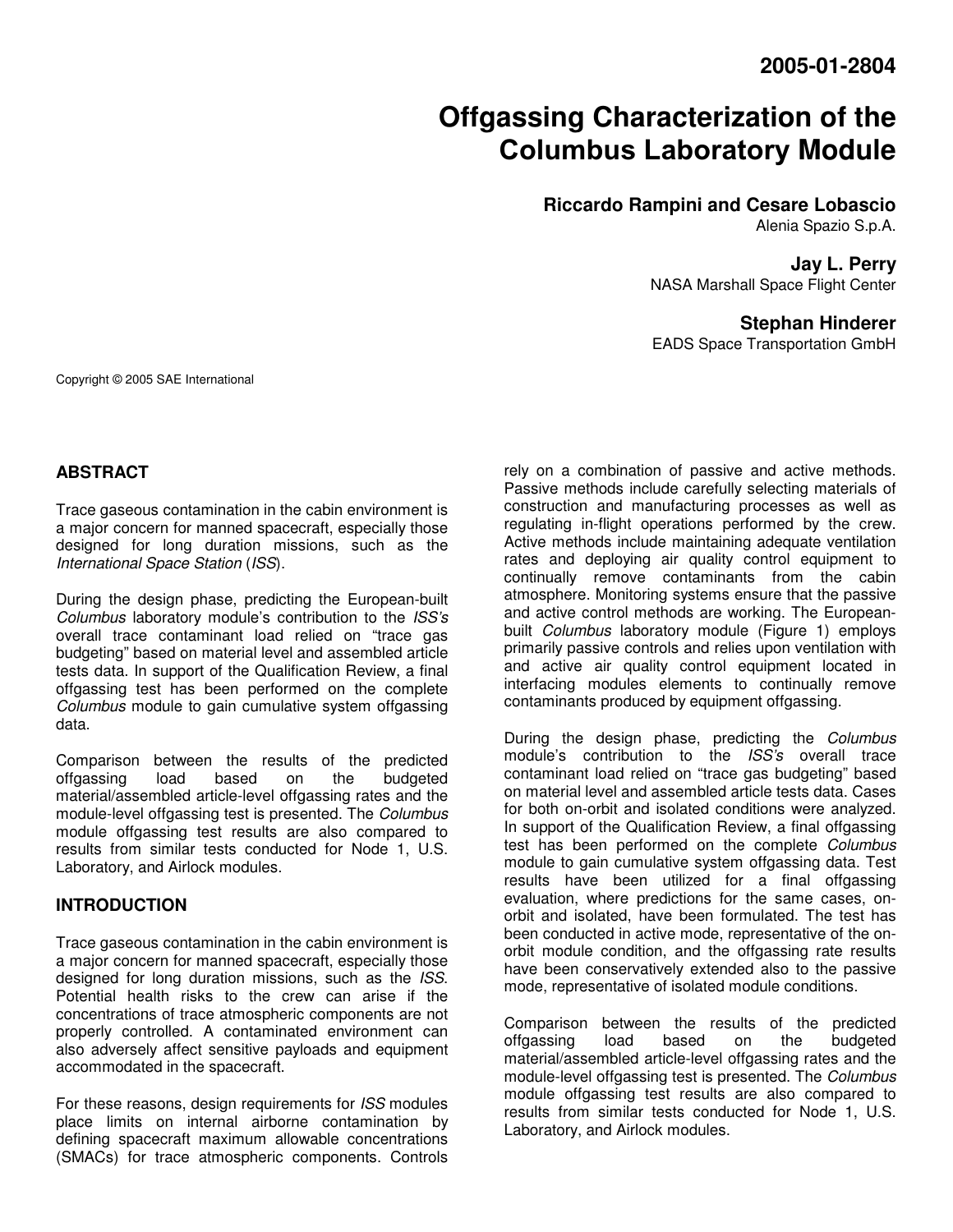

**Figure 1 - The European-built** *Columbus* **laboratory module**

#### **APPLICABLE SMACS**

For the *Columbus* module, as for the other *ISS* modules, a set of contractually applicable SMACs has been established. The Columbus SMACs list, coming from the Columbus System Requirements Document (CSRD) [1], reports the SMACs for 24 airborne contaminants, for 5 different potential exposure periods, as showed in Table 1.

|                       |                   | Potential Exposure Period |                |                         |                |                |
|-----------------------|-------------------|---------------------------|----------------|-------------------------|----------------|----------------|
|                       |                   | 1 <sub>h</sub>            | 24h            | 7d                      | 30d            | 180d           |
| Acetaldehyde          | $mg/m^3$          | 20                        | 10             | $\overline{\mathbf{4}}$ | 4              | 4              |
| Acrolein              | mg/m <sup>3</sup> | 0.2                       | 0.08           | 0.03                    | 0.03           | 0.03           |
| Ammonia               | mg/m <sup>3</sup> | 20                        | 14             | $\overline{7}$          | 7              | $\overline{7}$ |
| Carbon dioxide        | mmHg              | 10                        | 10             | 5.3                     | 5.3            | 5.3            |
| Carbon monoxide       | $mg/m^3$          | 60                        | 20             | 10                      | 10             | 10             |
| 1,2-Dichloroethane    | $mg/m^3$          | $\overline{c}$            | $\overline{2}$ | $\overline{2}$          | $\overline{c}$ | 1              |
| 2-Ethoxyethanol       | $mg/m^3$          | 40                        | 40             | 3                       | $\overline{2}$ | 0.3            |
| Formaldehyde          | $mg/m^3$          | 0.5                       | 0.12           | 0.05                    | 0.05           | 0.05           |
| Freon 113             | mg/m <sup>3</sup> | 400                       | 400            | 400                     | 400            | 400            |
| Hydrazine             | mg/m <sup>3</sup> | 5                         | 0.4            | 0.05                    | 0.03           | 0.005          |
| Hydrogen              | mg/m <sup>3</sup> | 340                       | 340            | 340                     | 340            | 340            |
| Indole                | $mg/m^3$          | 5                         | 1.5            | 0.25                    | 0.25           | 0.25           |
| Mercury               | mg/m <sup>3</sup> | 0.1                       | 0.02           | 0.01                    | 0.01           | 0.01           |
| Methane               | mg/m <sup>3</sup> | 3800                      | 3800           | 3800                    | 3800           | 3800           |
| Methanol              | $mg/m^3$          | 40                        | 13             | 9                       | 9              | 9              |
| Methyl ethyl ketone   | mg/m <sup>3</sup> | 150                       | 150            | 30                      | 30             | 30             |
| Methyl hydrazine      | mg/m <sup>3</sup> | 0.004                     | 0.004          | 0.004                   | 0.004          | 0.004          |
| Dichloromethane       | $mg/m^3$          | 350                       | 120            | 50                      | 20             | 10             |
| Octamethyltrisiloxane | mg/m <sup>3</sup> | 4000                      | 2000           | 1000                    | 200            | 40             |
| 2-Propanol            | mg/m <sup>3</sup> | 1000                      | 240            | 150                     | 150            | 150            |
| Toluene               | $mg/m^3$          | 60                        | 60             | 60                      | 60             | 60             |
| Trichloroethylene     | mg/m <sup>3</sup> | 270                       | 60             | 50                      | 20             | 10             |
| Trimethylsilanol      | $mg/m^3$          | 600                       | 70             | 40                      | 40             | 40             |
| Xylene                | $mg/m^3$          | 430                       | 430            | 220                     | 220            | 220            |

**Table 1 – Columbus SMACs**

## **DESIGN PHASE PREDICTIONS**

During the design phase, predicting the *Columbus* module's contribution to the *ISS's* overall trace contaminant load relied on "trace gas budgeting" based on material level, assembled article tests data and metabolic generation. For the purpose, dedicated spreadsheets and databases using Microsoft Excel<sup>®</sup> and Access© have been developed.

MATERIAL GENERATION RATES - Evaluation of trace gas concentrations has been performed by "budgeting"

all the Columbus materials, their masses and off-gassing rates.

Off-gassing information have been collected from all *Columbus* system, subsystem and equipment level responsible parties, exception made for *ISS* common items. The reason for this is that *ISS* does not use offgassing summations at equipment level anymore, thus materials lists are available only for a limited number of common items. Their contribution, in terms of offgassing generation rates, has been obtained by multiplying the historical offgassing generation rates from previous manned missions by their non-structural hardware mass.

For researching Columbus materials, checking provided data and supplementing insufficient information, extensive research has been performed on:

- NASA MAPTIS on-line database
- ESA RD: 02, Toxicity and Flammability Data for Spacecraft Materials
- Columbus Declared Materials, Mechanical Parts and Processes Lists

Off-gassing rates have been conservatively assumed constant over time, since decay laws are generally not available for specific materials.

CREW GENERATION RATES - Crew metabolic generation rates, necessary for the analysis of *Columbus* nominal conditions, have been derived from research on literature references such as the draft version of ESA-PSS-03-401, [2], SAE paper 891513 [3], both tracing back to H-EV-1-12-CNES, Physiological Environment Human Factors Limitations [4]. For  $CO<sub>2</sub>$  metabolic rates, International Space Station Alpha System Specification [5], Table XXIX data have been used.

ANALYSIS CASES - The trace gas analysis considered that two different *Columbus* conditions are foreseen:

- isolated, with *Columbus* working without Inter Module Ventilation (IMV) air exchange
- nominal, the *Columbus* working with IMV air exchange

SMAC VALUES - Since material test data are not limited to the 24 gases contained into the *Columbus* SMAC list, analytical predictions compared resulting concentrations to a more extended gas set. The contractually applicable CSRD SMACs in Table 1 have been considered for requirement verification. More precisely, we considered the 180 days SMACs for the nominal analysis and the 1 hour SMACs for the isolated analysis.

For additional comparisons, we considered:

- For other detected trace gases, SMACs from the MAPTIS database, typically 7 days SMACs.
- Where only a Total Organics (TO) value was available from test data, a SMAC of 0.1 mg/m<sup>3</sup>, conservative as a mean SMAC of a hypothetical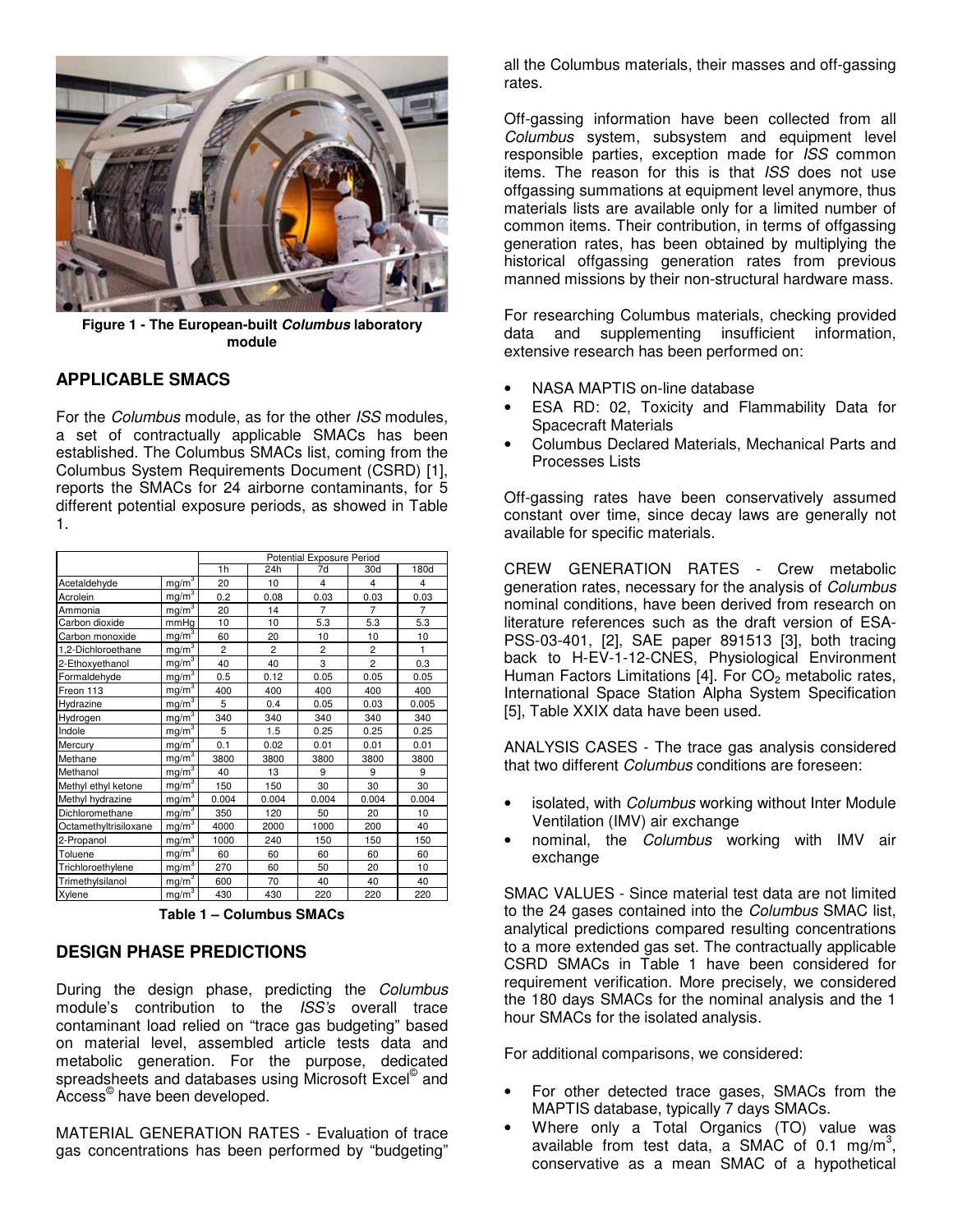organic gas mixture (see also MAPTIS default value).

• For unidentified traces of every kind, a SMAC of 0.1 mg/m $^3$ , as used inside MAPTIS.

DESIGN DATA - Design data of interest for the analysis were:

- IMV air flow rate 229  $m^3/h$
- *Columbus* volume 64 m<sup>3</sup>
- *Columbus* isolation time elapsing between hatch close-out on-ground (Astrium-Bremen clean room) and hatch reopening on-station, currently estimated as 180 days

RESULTS - Results were directly obtained from the generated database, in terms of concentrations. Trace gas contamination levels in the IMV supply air (*ISS* to *Columbus*) or, as equivalent, the removal rates at the *Columbus* IMV interface are unknown. Therefore we evaluated the "*Columbus* contribution" to *Columbus* concentration levels: actual *Columbus* levels will be the sum of the *Columbus* contribution plus the IMV contribution. To assess performances of the *ISS* trace gas removal system, the *ISS* performs an overall analysis.

Here below the main results relevant to the two analyzed cases are reported and compared to the applicable SMACs.

For easier interpretation of results, the concentration to SMAC ratios are also reported as well as the Time to SMAC for the isolated conditions.

| Trace gas             | Generation | APM contribution | SMACs (180 d)           | Concentration to   |
|-----------------------|------------|------------------|-------------------------|--------------------|
|                       | rate       | to concentration |                         | SMAC (180 d) ratio |
|                       | [mg/h]     | [mg/m $^3$ ]     | [mg/m $^3$ ]            | -1                 |
| Indole                | 3.1        | 1.36E-02         | 0.25                    | 5.46E-02           |
| Carbon dioxide        | 127000.0   | 5.56E+02         | 13000                   | 4.27E-02           |
| Ammonia               | 59.4       | 2.59E-01         | $\overline{7}$          | 3.70E-02           |
| Formaldehyde          | 0.3        | 1.30E-03         | 0.05                    | 2.60E-02           |
| 2-Propanol            | 227.0      | 9.90E-01         | 150                     | 6.60E-03           |
| Carbon monoxide       | 10.2       | 4.46E-02         | 10                      | 4.46E-03           |
| Methanol              | 3.0        | 1.32E-02         | 9                       | 1.47E-03           |
| Trimethylsilanol      | 5.9        | 2.59E-02         | 40                      | 6.47E-04           |
| Acrolein              | 0.0        | 1.17E-05         | 0.03                    | 3.89E-04           |
| Acetaldehyde          | 0.3        | 1.42E-03         | $\overline{\mathbf{4}}$ | 3.55E-04           |
| Toluene               | 4.3        | 1.89E-02         | 60                      | 3.16E-04           |
| Trichloroethylene     | 0.5        | 2.19E-03         | 10                      | 2.19E-04           |
| Methyl ethyl ketone   | 1.3        | 5.59E-03         | 30                      | 1.86E-04           |
| 2-Ethoxyethanol       | 0.0        | 4.66E-05         | 0.3                     | 1.55E-04           |
| Dichloromethane       | 0.2        | 1.02E-03         | 10                      | 1.02E-04           |
| Methane               | 76.4       | 3.34E-01         | 3800                    | 8.78E-05           |
| Hydrogen              | 6.3        | 2.73E-02         | 340                     | 8.03E-05           |
| Freon 113             | 2.7        | 1.17E-02         | 400                     | 2.93E-05           |
| Xylene (sum)          | 0.4        | 1.59E-03         | 220                     | 7.23E-06           |
| 1,2-Dichloroethane    | 0.0        | 6.00E-06         | 1                       | 6.00E-06           |
| Octamethyltrisiloxane | 0.0        | 1.82E-05         | 40                      | 4.56E-07           |
| Hydrazine             | 0.0        | $0.00E + 00$     | 0.005                   | $0.00E + 00$       |
| Mercury               | 0.0        | $0.00E + 00$     | 0.01                    | $0.00E + 00$       |
| Methylhydrazine       | 0.0        | $0.00E + 00$     | 0.004                   | $0.00E + 00$       |

**Table 2 – On station nominal conditions, main analysis results**

For the on station nominal conditions the calculated concentrations have been compared with relevant 180 days CSRD SMACs, i.e. the ones to be considered for long term exposure. On the other hand, for isolated conditions, the calculated concentrations have been compared with relevant 1 hour CSRD SMACs, i.e. the

ones to be considered for short term exposure. We supposed that the crew could be exposed to such levels for less than one hour, i.e. the 'relatively high concentrations' reached during the isolation phase will quickly decrease in the first hours due to air revitalization via IMV/hatch.

| Trace gas             | Generation | APM concentr.  | SMACs (1 h)          | Concentr. to SMAC (1 h) | Time to    |
|-----------------------|------------|----------------|----------------------|-------------------------|------------|
|                       | rate       | after 180 days |                      | ratio after 180 days    | SMAC (1 h) |
|                       | [mg/h]     | [mg/m $^3$ ]   | [mg/m <sup>3</sup> ] |                         | [d]        |
| Formaldehyde          | 0.3        | $2.01E + 01$   | 0.5                  | $4.02E + 01$            | 4.5        |
| 2-Propanol            | 227.0      | $1.53E + 04$   | 1000                 | $1.53E + 01$            | 11.8       |
| Carbon monoxide       | 6.1        | 4.09E+02       | 60                   | $6.81E + 00$            | 26.4       |
| Toluene               | 4.3        | $2.93E + 02$   | 60                   | $4.88E + 00$            | 36.9       |
| Methanol              | 2.8        | $1.92E + 02$   | 40                   | 4.79E+00                | 37.5       |
| Acetaldehvde          | 0.3        | $2.12E + 01$   | 20                   | 1.06E+00                | 170        |
| Acrolein              | 0.0        | 1.80E-01       | 0.2                  | 9.02E-01                | 199        |
| Trimethylsilanol      | 5.9        | $4.00E + 02$   | 600                  | 6.67E-01                | 270        |
| Methyl ethyl ketone   | 1.3        | $8.63E + 01$   | 150                  | 5.76E-01                | 313        |
| Freon 113             | 2.7        | $1.81E+02$     | 400                  | 4.53E-01                | 397        |
| Trichloroethylene     | 0.5        | $3.38E + 01$   | 270                  | 1.25E-01                | 1438       |
| Xvlene (sum)          | 0.4        | $2.46E + 01$   | 430                  | 5.72F-02                | 3147       |
| 1,2-Dichloroethane    | 0.0        | 9.27E-02       | $\overline{a}$       | 4.64E-02                | 3882       |
| Dichloromethane       | 0.2        | $1.58E + 01$   | 350                  | 4.51E-02                | 3995       |
| Ammonia               | 0.0        | 7.70E-01       | 20                   | 3.85E-02                | 4676       |
| Methane               | 1.4        | $9.60E + 01$   | 3800                 | 2.53E-02                | 7123       |
| 2-Ethoxyethanol       | 0.0        | 7.20E-01       | 40                   | 1.80E-02                | 9999       |
| Carbon dioxide        | 0.1        | $8.54E + 00$   | 23000                | 3.71E-04                | 484675     |
| Octamethyltrisiloxane | 0.0        | 2.82E-01       | 4000                 | 7.05E-05                | 2553378    |
| Hydrogen              | 0.0        | 7.08E-03       | 340                  | 2.08E-05                | 8642946    |
| Hydrazine             | 0.0        | $0.00E + 00$   | 5                    | $0.00E + 00$            | inf.       |
| Indole                | 0.0        | $0.00E + 00$   | 5                    | $0.00E + 00$            | inf.       |
| Mercury               | 0.0        | $0.00E + 00$   | 0.1                  | $0.00E + 00$            | inf.       |
| Methylhydrazine       | 0.0        | $0.00E + 00$   | 0.004                | $0.00E + 00$            | inf.       |

**Table 3 – Isolated conditions, main analysis results**

#### **FINAL OFFGASSING TEST**

In support of the *Columbus* Qualification Review, a final offgassing test has been performed on the complete *Columbus* module to gain cumulative system offgassing data. Test results have been utilized for a final offgassing evaluation, where predictions for on-orbit and isolated cases have been formulated. The test has been conducted in active mode, representative of the on-orbit module condition, and the offgassing rate results have been conservatively extended also to the passive mode, representative of isolated module conditions.

TEST ARTICLE CONFIGURATION - During the test the Columbus module has been operated in nominal active mode simulating realistic on-orbits processes besides payload operation, i.e. with Columbus internal equipment configured as much as possible in "flight conditions" but without any payload rack. This means in particular all subsystems activated: Electrical Power Distribution System (EPDS), Data Management System (DMS), Active Thermal Control System (ATCS), Environmental Control and Life Support System (ECLSS), Video and Illumination.

An offgassing test with *Columbus* in passive mode, representative of the isolated phase, will be performed, under ESA/NASA responsibility, with the module outfitted with the initial payload complement, to characterize the Columbus isolated atmosphere.

*Columbus* internal layout was as close as possible to the flight configuration. Devices not foreseen for flight, and not strictly necessary for test execution were not present. Only the Ground Operation Floor (Aluminum structure) was left inside *Columbus* for allowing access to the module interior. The impact of this discrepancy with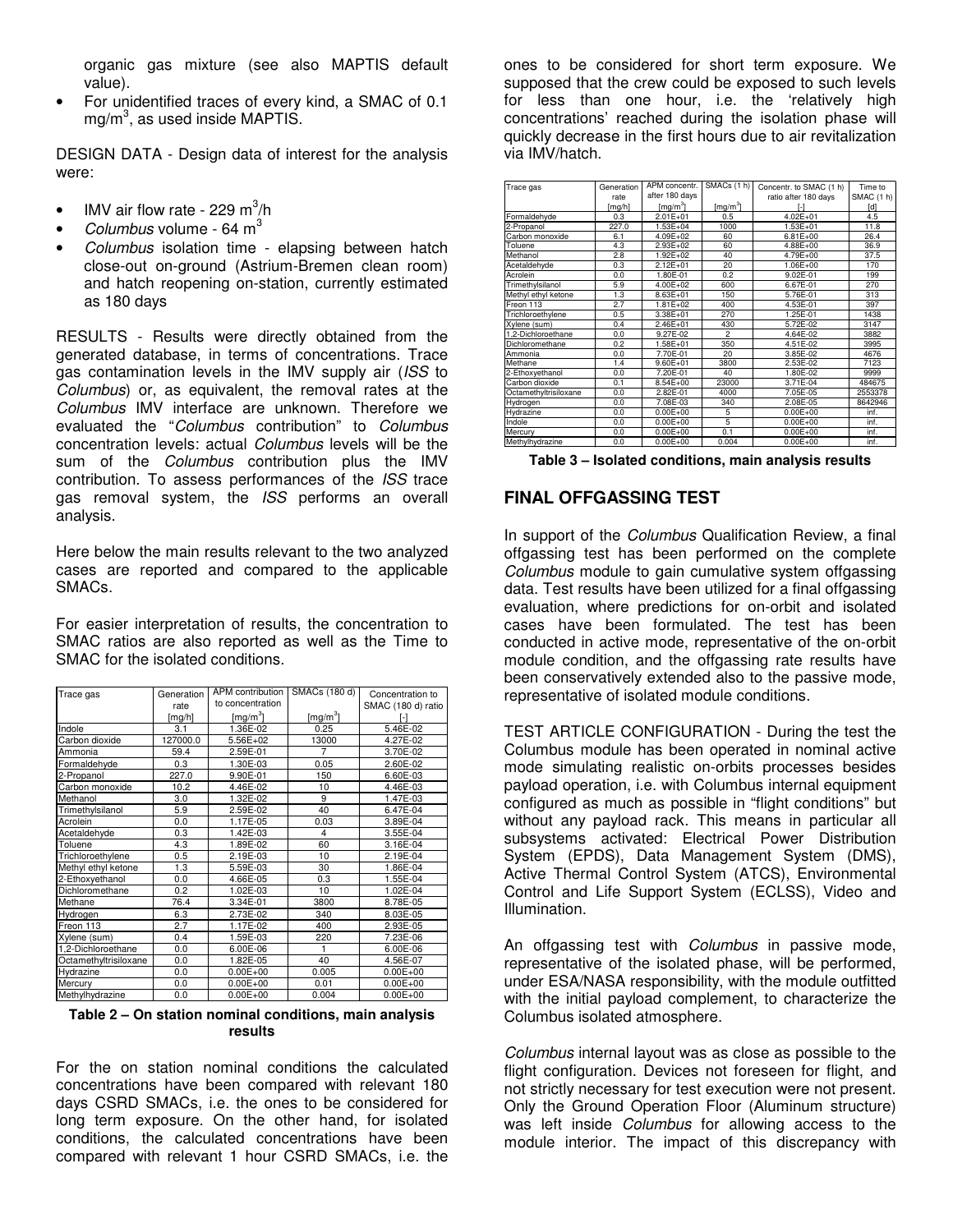respect to the test objectives is not significant because of the metallic material nature.

Every subsystem, in particular ECLSS, ATCS and Avionics, was fully integrated. In order to verify offgassing properties of all materials involved in the cabin hardware, every non-metallic internal equipment has been placed into the cabin if not already integrated. Concerning the DMS, the *Columbus* test configuration was not final. In particular additional Personal Computer Memory Card International Association (PCMCIA) cards were not present into the module during the test. Their contribution to offgassing has been considered by analysis on the basis of card level offgassing data.



**Figure 2 –** *Columbus* **module during the offgassing test**

In order to prevent air exchange with the cleanroom, the Module has been isolated from the external atmosphere, i.e. the Hatch has been closed, and the Starboard Cone Aft Panel (SAC) installed. The IMV loop was shortcircuited outside the module by means of a metallic jumper. The IMV jumper provided several sampling ports for the air sample acquisition.



**Figure 3 – IMV jumper with the sampling ports**

STANDARD TEST AND LABORATORY EQUIPMENT - The air samples has been collected by means of adsorption traps, Dinitrophenylhydrazine (DNPH) cartridges and gas sampling bags adapted to the contaminant analysis process. Depending on the gas to be detected, samples have then been analyzed by means of Gas Chromatography - Mass Spectrometry (GC-MS), High Performance Liquid Chromatography - Diode Array Detection (HPLC-DAD) or Gas Chromatography - Flame Ionization Detector (GC-FID) techniques.

TEST SEQUENCE - The *Columbus* Offgassing Test has been executed into the integration and test hall, B41 at EADS ST premises in Bremen, during the Mission Simulation Test (MST), from the  $2^{nd}$  to the  $5^{th}$  of April 2004.

Internal cleaning with volatile solvents has been stopped four weeks before closure of the module, in order to avoid the entrapment of unwanted gaseous trace contaminants and to assure that the maximum evaporation of solvents has occurred. Moreover, during the first days of the Mission Simulation Test, the Columbus module was already operated in nominal mode with the hatch open and air exchange with the cleanroom. This period was considered as a purging of the module from those possible unwanted gaseous trace contaminants. The actual Offgassing Test started as the module was isolated from the cleanroom, i.e. with the hatch closure and the IMV short-circuiting.

The module has been kept isolated and powered for a total of approximately 74 hours. After two initial background sample set, representative of both clean room and Columbus trace contaminants levels, 6 additional sample sets were taken, totaling in all 8 sample sets. The background sampling has been performed:

- approximately 4 days before the test, inside the module, with the hatch open, and
- at the very beginning of the test, just after closure of the hatch

The first background sampling of the clean room environment, taken approximately 4 days before the beginning of the Offgassing Test, was intended not only to measure the background contamination but also to optimize the needed sampling volumes. The volume of each sample was tailored to the needed accuracy.

The detailed sampling sequence is reported in Table 4.

The *Columbus* module has been operated with a slight overpressure in order to avoid incoming air from the cleanroom. Therefore, after each sampling activity the module has been repressurized to recover the pressure decay due to the sampling itself. The module pressurization has been performed with a Nitrogen Pressure Supply Unit, utilizing class 4 nitrogen. The overpressure has been checked at least every 12 hours.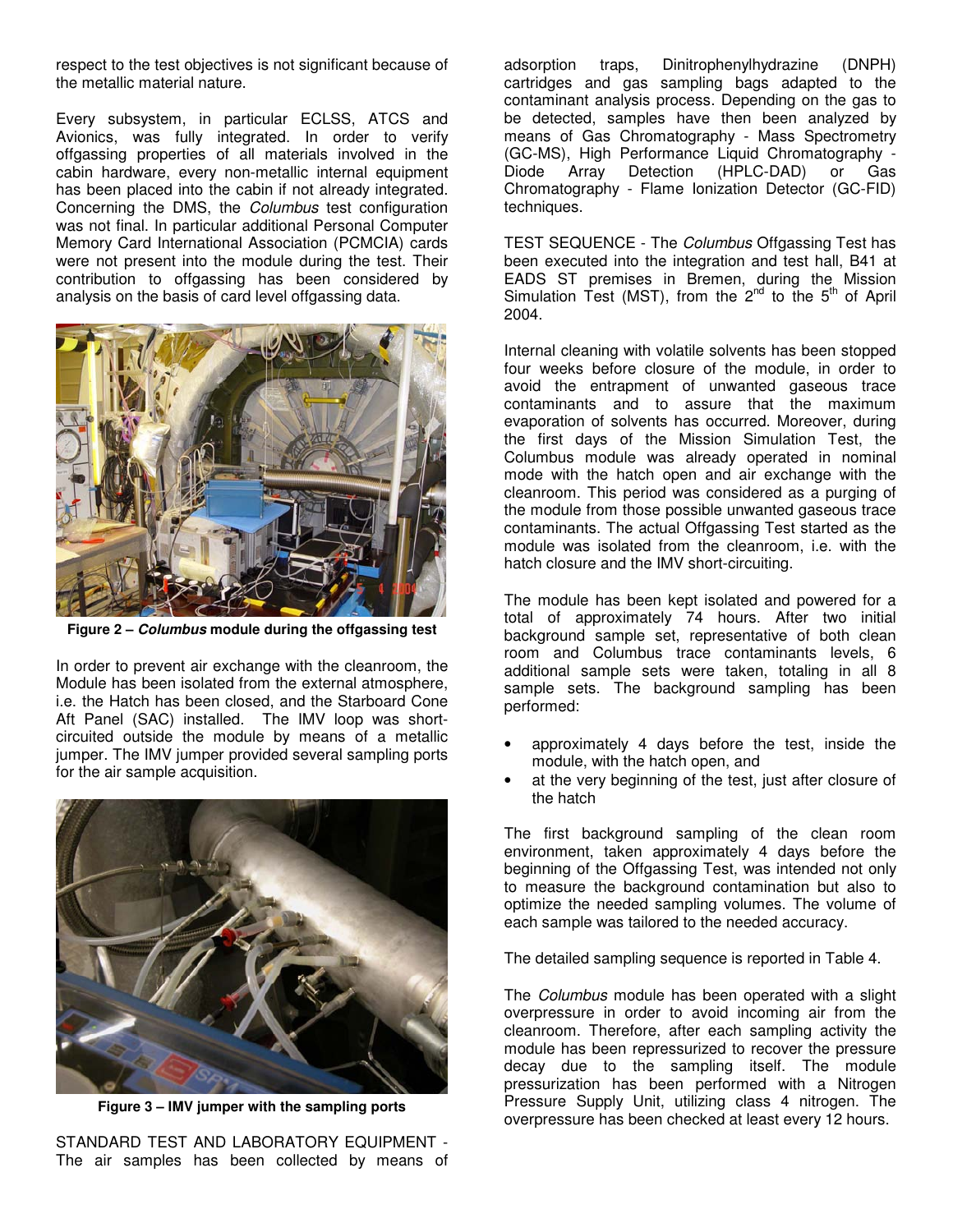For closure of the *Columbus* offgassing requirements, just the gases defined in the CSRD SMAC table have been evaluated. Only for the first and the last acquisition, OGAS 010 and OGAS 080 samplings, a comprehensive analysis has been performed in order to detect all potential gases according to a "common" offgassing test. These two additional sets of results were for information only and they were not subject of evaluation for the closure of the Columbus offgassing requirements.

| Procedure<br>Module | Date                     | <b>Sampling Time</b> | Sampled<br>volume [I] |  |
|---------------------|--------------------------|----------------------|-----------------------|--|
| OGAS 010            | 29.03.04                 | Start: 11.20         |                       |  |
|                     |                          | End: 14.15           | (Hatch open)          |  |
| OGAS 020            | 02.04.04                 | Start: 19.55         | 301.4                 |  |
|                     |                          | End: 22.07           |                       |  |
| OGAS 030            | 03.04.04                 | Start: 00.00         | 299.2                 |  |
|                     |                          | End: 01.49           |                       |  |
| OGAS 040            | Start: 08.05<br>03.04.04 |                      | 254.2                 |  |
|                     |                          | End: 09.56           |                       |  |
| OGAS 050            | 03.04.04                 | Start: 18.06         | 719.2                 |  |
|                     |                          | End: 20.58           |                       |  |
| <b>OGAS 060</b>     | 04.04.04                 | Start: 18.04         | 742.2                 |  |
|                     |                          | End: 20.38           |                       |  |
| <b>OGAS 070</b>     | 05.04.04                 | Start: 08.03         | 744.2                 |  |
|                     |                          | End: 10.37           |                       |  |
| <b>OGAS 080</b>     | 05.04.04                 | Start: 19.34         | 754.5                 |  |
|                     |                          | End: 21.55           |                       |  |

**Table 4 – Sampling sequence**

TEST RESULTS AND FINAL OFFGASSING EVALUATION - For each gas defined in the CSRD SMAC table, chemical analysis results and the calculated concentrations, suitably scaled due to  $N_2$  introduction during repressurization phases of the *Columbus* module, were presented and their trends were plotted in a dedicated "Gas data sheet", similar to the one represented in Figure 4.

On the same data sheet, calculation dedicated to the final offgassing evaluation were reported.

Final evaluation cases - As for the design phase predictions two cases have been analyzed:

- Nominal case: Columbus on-station in ACTIVE mode and IMV operating - representative of the onorbit module condition
- Isolated case: Columbus isolated in PASSIVE mode and IMV not operating - representative of the storage module condition. Remark: The test has been conducted in active mode and the H/W generation results have been conservatively extended also to the passive mode. This analytical evaluation shall be considered only as an indication of the offgassing concentrations behavior inside the module in case of isolation

Design data - Design data of interest for the final offgassing evaluation are the same as for the design phase predictions, exception made for the *Columbus* free volume that have been re-evaluated to be close to  $72 \text{ m}^3$ .

Trends - Depending on the recorded trend during the test of each gas, different data treatment have been implemented. Four main "trend groups" have been found:

- Measured concentrations leveling off, asymptotic level not reached - the production rates have been conservatively calculated from the concentration values of the last period of the test, i.e. between ~60 (OGAS 070) and ~72 hours (OGAS 080). Gases part of this group are: Acetaldehyde (see Figure 4), Methyl ethyl ketone and Toluene.
- Measured concentrations leveling off, asymptotic level reached - the production rates is considered to be zero at the end of the test. Gases part of this group are: 2-Propanol, Trichloroethylene, group are: 2-Propanol, Trichloroethylene, Trimethylsilanol and Xylenes (see Figure 5).
- Measured concentrations fluctuating a linear interpolation, by using the least squares method, has been adopted for the calculation of the production rates. Gases part of this group are: Formaldehyde, Carbon dioxide, 1,2-Dichloroethane, 2-Ethoxyethanol (see figure 6), Freon 113, Octamethyltrisiloxane and Methane.
- Non detectable concentrations the production rates have been conservatively calculated assuming the concentration at the end of the test equal to the detection limit for the specific gas. Gases part of this group are: Acrolein (see Figure 7), Carbon<br>monoxide, Mammonia, Methanol and Ammonia, Dichloromethane. As a remark, we do not consider Hydrogen, Mercury, Indole, Hydrazine and Methyl hydrazine as part of this group since their production is avoided by design and by the absence of metabolic generation during the test.



**Figure 4 – Acetaldehyde data sheet**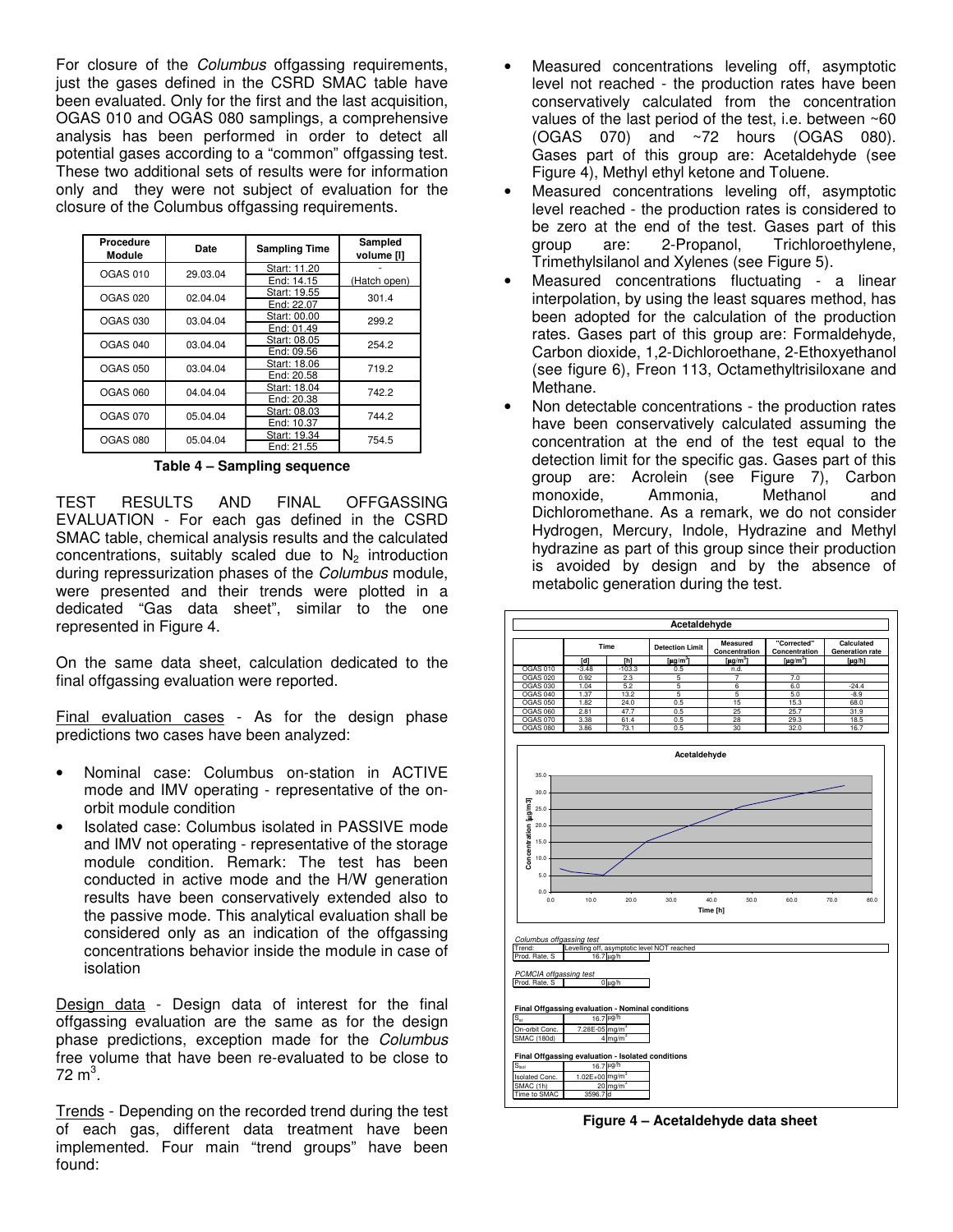

**Figure 5 – Xylenes data sheet**

| 2-Ethoxvethanol |         |            |                        |                                  |                              |                                      |  |
|-----------------|---------|------------|------------------------|----------------------------------|------------------------------|--------------------------------------|--|
|                 |         | Time       | <b>Detection Limit</b> | <b>Measured</b><br>Concentration | "Corrected"<br>Concentration | Calculated<br><b>Generation rate</b> |  |
|                 | [d]     | <b>Th1</b> | $[\mu q/m^3]$          | $\lceil \mu q/m^3 \rceil$        | $\left[\mu q/m^3\right]$     | $[\mu g/h]$                          |  |
| <b>OGAS 010</b> | $-3.47$ | $-102.9$   | 0.1                    | n.d.                             |                              |                                      |  |
| <b>OGAS 020</b> | 0.86    | 1.0        | 0.1                    | n.d.                             | n.d.                         |                                      |  |
| OGAS 030        | 1.04    | 5.2        | 0.1                    | n.d.                             | n.d.                         |                                      |  |
| OGAS 040        | 1.37    | 13.3       | 0.1                    | 0.3                              | 0.3                          |                                      |  |
| <b>OGAS 050</b> | 1.80    | 23.5       | 0.1                    | 0.5                              | 0.5                          | 1.5                                  |  |
| OGAS 060        | 2.79    | 47.3       | 0.1                    | 0.7                              | 0.7                          | 0.6                                  |  |
| <b>OGAS 070</b> | 3.38    | 61.5       | 0.1                    | 0.6                              | 0.6                          | $-0.5$                               |  |
| <b>OGAS 080</b> | 3.86    | 73.0       | 0.1                    | 0.9                              | 1.0                          | 2.1                                  |  |



**Figure 6 – 2-Ethoxyethanol data sheet**



**Figure 7 – Acrolein data sheet**

Results summary – Results from the final offgassing test are summarized, in terms of concentrations, in Table 5 and 6, respectively for the On station and the Isolated conditions. Also in this case, we calculated the "*Columbus* contribution" to *Columbus* concentration levels.

For easier interpretation of results, the concentration to SMAC ratios are also presented as well as the Time to SMAC for the isolated conditions.

| Trace gas             | Generation | <b>APM</b> contribution         | SMACs (180 d)                | Concentration to   |
|-----------------------|------------|---------------------------------|------------------------------|--------------------|
|                       | rate       | to concentration                |                              | SMAC (180 d) ratio |
|                       | [mg/h]     | $\lceil \mathsf{mq/m}^3 \rceil$ | $\left[\text{mg/m}^3\right]$ |                    |
| Acrolein              | 0.0021     | 9.17E-06                        | 0.03                         | 3.06E-04           |
| Carbon monoxide       | 0.27       | 1.18E-03                        | 10                           | 1.18E-04           |
| Ammonia               | 0.10       | 4.38E-04                        | 7                            | 6.26E-05           |
| 1.2-Dichloroethane    | 0.011      | 4.80E-05                        | 1                            | 4.80E-05           |
| Methanol              | 0.050      | 2.19E-04                        | 9                            | 2.44E-05           |
| Acetaldehyde          | 0.017      | 7.28E-05                        | $\overline{\mathbf{A}}$      | 1.82E-05           |
| 2-Ethoxyethanol       | 0.00064    | 2.79E-06                        | 0.3                          | 9.29E-06           |
| Methyl ethyl ketone   | 0.019      | 8.40E-05                        | 30                           | 2.80E-06           |
| Toluene               | 0.017      | 7.63E-05                        | 60                           | 1.27E-06           |
| Dichloromethane       | 0.0011     | 4.60E-06                        | 10                           | 4.60E-07           |
| Methane               | 0.16       | 6.96E-04                        | 3800                         | 1.83E-07           |
| Octamethyltrisiloxane | 0.00046    | 2.01E-06                        | 40                           | 5.02E-08           |
| 2-Propanol            | 0.00038    | 1.68E-06                        | 150                          | 1.12E-08           |
| Xylene (sum)          | 0.000027   | 1.19E-07                        | 220                          | 5.40E-10           |
| Formaldehyde          | 0          | $0.00E + 00$                    | 0.05                         | $0.00E + 00$       |
| Carbon dioxide        | 0          | $0.00E + 00$                    | 13000                        | $0.00E + 00$       |
| Hydrogen              | $\Omega$   | $0.00E + 00$                    | 340                          | $0.00E + 00$       |
| Mercury               | 0          | $0.00E + 00$                    | 0.01                         | $0.00E + 00$       |
| Freon 113             | 0          | $0.00E + 00$                    | 400                          | $0.00E + 00$       |
| Indole                | 0          | $0.00E + 00$                    | 0.25                         | $0.00E + 00$       |
| Trichloroethylene     | 0          | $0.00E + 00$                    | 10                           | $0.00E + 00$       |
| Trimethylsilanol      | 0          | $0.00E + 00$                    | 40                           | $0.00E + 00$       |
| Hydrazine             | 0          | $0.00E + 00$                    | 0.005                        | $0.00E + 00$       |
| Methylhydrazine       | 0          | $0.00E + 00$                    | 0.004                        | $0.00E + 00$       |

**Table 5 - On station nominal conditions, from test results**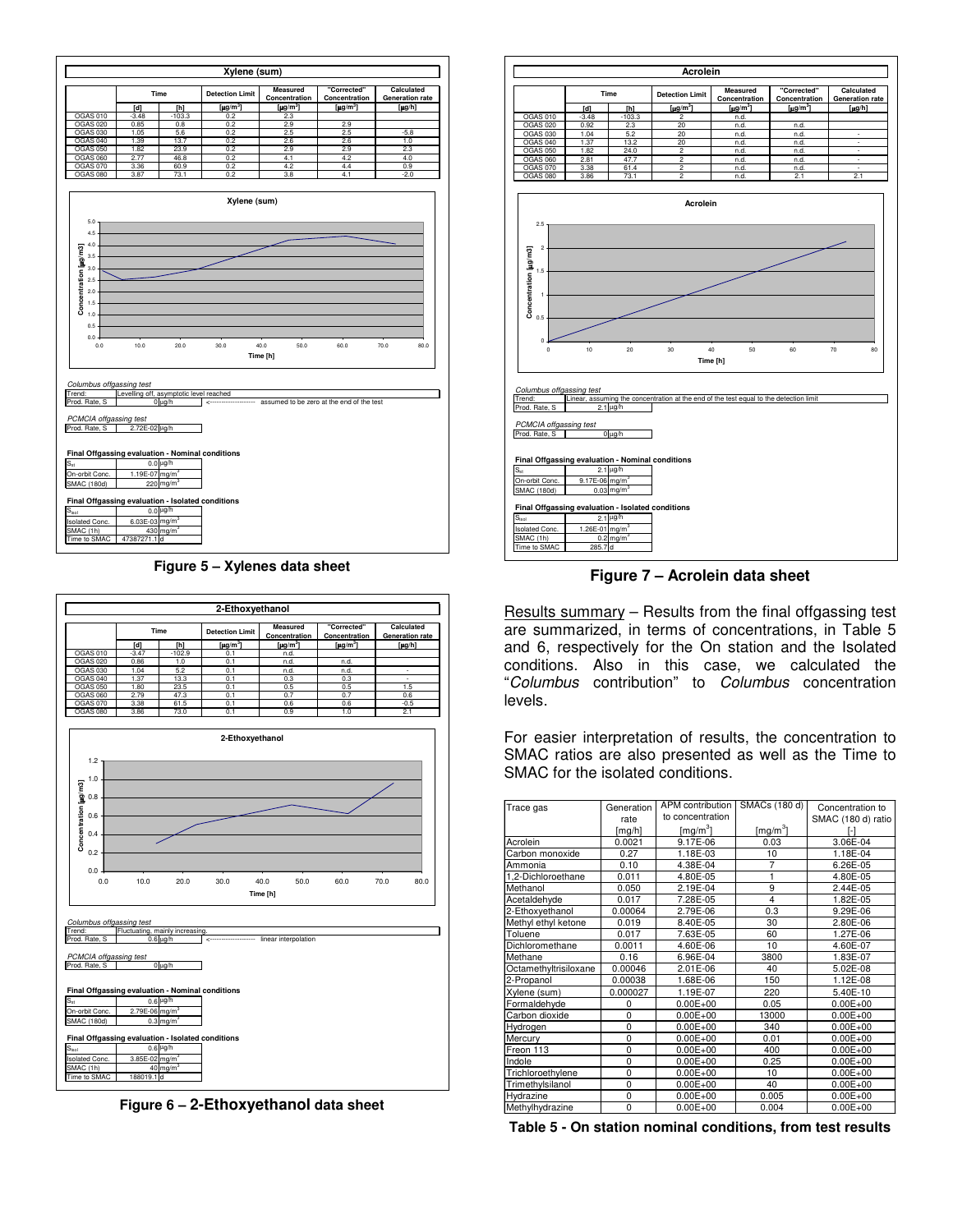| Trace gas             | Generation     | APM concentr.  | SMACs (1 h)          | Concentr. to SMAC (1 h) | Time to    |
|-----------------------|----------------|----------------|----------------------|-------------------------|------------|
|                       | rate           | after 180 days |                      | ratio after 180 days    | SMAC (1 h) |
|                       | [mg/h]         | [mg/m $^3$ ]   | [mg/m <sup>3</sup> ] |                         | [d]        |
| Acrolein              | 0.0021         | 1.26E-01       | 0.2                  | 6.30E-01                | 285.7      |
| 1.2-Dichloroethane    | 0.011          | 6.62E-01       | $\overline{c}$       | 3.31E-01                | 545.1      |
| Ammonia               | 0.10           | $6.02E + 00$   | 20                   | 3.01E-01                | 598.0      |
| Carbon monoxide       | 0.27           | $1.62E + 01$   | 60                   | 2.70E-01                | 667.5      |
| Methanol              | 0.050          | $3.01E + 00$   | 40                   | 7.53E-02                | 2389.4     |
| Acetaldehyde          | 0.017          | $1.02E + 00$   | 20                   | 5.08E-02                | 3596.7     |
| Toluene               | 0.017          | $1.08E + 00$   | 60                   | 1.80E-02                | 10299.4    |
| Methyl ethyl ketone   | 0.019          | 1.20E+00       | 150                  | 8.00E-03                | 23390.8    |
| Methane               | 0.16           | 1.10E+01       | 3800                 | 2.90E-03                | 71482.3    |
| 2-Ethoxyethanol       | 0.00064        | 3.85E-02       | 40                   | 9.63E-04                | 188019.1   |
| Dichloromethane       | 0.0011         | 6.32E-02       | 350                  | $1.81E - 04$            | 997058.6   |
| 2-Propanol            | 0.00038        | 1.15E-01       | 1000                 | 1.15E-04                | 7814044.9  |
| Octamethyltrisiloxane | 0.00046        | 2.77E-02       | 4000                 | 6.92E-06                | 26110683.5 |
| Xylene (sum)          | 0.000027       | 6.03E-03       | 430                  | 1.40E-05                | 47387271.1 |
| Carbon dioxide        | 0              | 7.68E+02       | 23000                | 3.34E-02                | inf.       |
| Formaldehyde          | $\Omega$       | 6.40E-03       | 0.5                  | 1.28E-02                | inf.       |
| Trimethylsilanol      | $\Omega$       | 9.06E-02       | 600                  | 1.51E-04                | inf.       |
| Trichloroethylene     | 0              | 3.66E-03       | 270                  | 1.36E-05                | inf.       |
| Freon 113             | $\overline{0}$ | 4.26E-04       | 400                  | 1.07E-06                | inf.       |
| Hydrogen              | $\Omega$       | $0.00E + 00$   | 340                  | $0.00E + 00$            | inf.       |
| Mercury               | 0              | $0.00E + 00$   | 0.1                  | $0.00E + 00$            | inf.       |
| Indole                | 0              | $0.00E + 00$   | 5                    | $0.00E + 00$            | inf.       |
| Hydrazine             | $\Omega$       | $0.00E + 00$   | 5                    | $0.00E + 00$            | inf.       |
| Methylhydrazine       | $\Omega$       | $0.00E + 00$   | 0.004                | $0.00E + 00$            | inf.       |

**Table 6 - Isolated conditions, from test results**

#### **COMPARISON BETWEEN ANALYTICAL PREDICTIONS AND TEST RESULTS**

An interesting exercise is to compare the analytical predictions by "trace gas budgeting" with the module level test results.

For this purpose the results of the design phase predictions have been treated to be congruent with the ones coming from the offgassing test:

- For the On station case the load due to metabolic production, to the Portable Fire Extinguisher (PFEX), and to the Portable Breathing Apparatus (PBA), not present during the test, but taken into account in the design analysis, has been subtracted
- For the Isolated case  $-$  results coming from the design phase analysis have been suitably scaled in order to consider the new Columbus free volume of 72  $m<sup>3</sup>$  instead of 64  $m<sup>3</sup>$

This comparison is presented in Table 7, for the On station conditions and Table 8, for the Isolated conditions.

From table 7 the following can be remarked:

- Five gases that have been predicted to be present have not been detected during the test
- Two gases, 1,2-dichloroethane and 2-ethoxyethanol, have been detected without being predicted
- All the detected concentrations are lower than predicted, exception made for ammonia (factor of 10)

From table 8 the following can be remarked:

- Times to SMAC derived from test results are always greater than predicted, except for 1,2-dichloroethane and ammonia
- For 2-propanol the prediction was 13 days, that did not comply with the projected duration of isolated phase; Test results show a time to SMAC five orders of magnitude greater. Also for Xylenes test results

show a Time to SMAC four orders of magnitude greater than predicted

• According to test results, time to SMAC for all gases is always greater than the projected duration of 180 days, while according to predictions, five gases did not comply with the projected duration not comply with the projected

|                       | Concentration to SMAC (180 d) ratio [-] |                 |                              |
|-----------------------|-----------------------------------------|-----------------|------------------------------|
|                       | Final Offgassing                        | Design Phase    | Ratio A/B                    |
| Trace gas             | Evaluation (A)                          | Predictions (B) |                              |
| Acrolein              | 3.06E-04                                | 3.80E-04        | 0.80                         |
| Carbon monoxide       | 1.18E-04                                | 2.63E-03        | 0.04                         |
| Ammonia               | 6.26E-05                                | 6.18E-06        | 10.13                        |
| 1,2-Dichloroethane    | 4.80E-05                                | $0.00E + 00$    | inf.                         |
| Methanol              | 2.44E-05                                | 1.37E-03        | 0.02                         |
| Acetaldehyde          | 1.82E-05                                | 3.41E-04        | 0.05                         |
| 2-Ethoxyethanol       | 9.29E-06                                | $0.00E + 00$    | inf.                         |
| Methyl ethyl ketone   | 2.80E-06                                | 1.71E-04        | 0.02                         |
| Toluene               | 1.27E-06                                | 3.13E-04        | 0.00                         |
| Dichloromethane       | 4.60E-07                                | 8.53E-05        | 0.01                         |
| Methane               | 1.83E-07                                | 1.62E-06        | 0.11                         |
| Octamethyltrisiloxane | 5.02E-08                                | 4.72E-08        | 1.06                         |
| 2-Propanol            | 1.12E-08                                | 6.60E-03        | 0.00                         |
| Xylene (sum)          | 5.40E-10                                | 5.94E-06        | 0.00                         |
| Formaldehyde          | $0.00E + 00$                            | 2.60E-02        | 0.00                         |
| Carbon dioxide        | $0.00E + 00$                            | 4.25E-08        | 0.00                         |
| Hydrogen              | $0.00E + 00$                            | $0.00E + 00$    | $\qquad \qquad \blacksquare$ |
| Mercury               | $0.00E + 00$                            | $0.00E + 00$    |                              |
| Freon 113             | $0.00E + 00$                            | 2.56E-05        | 0.00                         |
| Indole                | $0.00E + 00$                            | $0.00E + 00$    |                              |
| Trichloroethylene     | $0.00E + 00$                            | 2.18E-04        | 0.00                         |
| Trimethylsilanol      | $0.00E + 00$                            | 6.47E-04        | 0.00                         |
| Hydrazine             | $0.00E + 00$                            | $0.00E + 00$    |                              |
| Methylhydrazine       | $0.00E + 00$                            | $0.00E + 00$    | ÷,                           |

**Table 7 – On station nominal conditions, comparison between predictions and test results**

|                       | Time to SMAC (1 h) [d]             |                                 |           |
|-----------------------|------------------------------------|---------------------------------|-----------|
| Trace gas             | Final Offgassing<br>Evaluation (A) | Design Phase<br>Predictions (B) | Ratio A/B |
| Acrolein              | 285.7                              | 223.9                           | 1.28      |
| 1,2-Dichloroethane    | 545.1                              | 4367.3                          | 0.12      |
| Ammonia               | 598.0                              | 5260.5                          | 0.11      |
| Carbon monoxide       | 667.5                              | 29.7                            | 22.47     |
| Methanol              | 2389.4                             | 42.2                            | 56.64     |
| Acetaldehyde          | 3596.7                             | 191.3                           | 18.81     |
| Toluene               | 10299.4                            | 41.5                            | 248.10    |
| Methyl ethyl ketone   | 23390.8                            | 352.1                           | 66.43     |
| Methane               | 71482.3                            | 8013.4                          | 8.92      |
| 2-Ethoxyethanol       | 188019.1                           | 11248.9                         | 16.71     |
| Dichloromethane       | 997058.6                           | 4494.4                          | 221.85    |
| 2-Propanol            | 7814044.9                          | 13.3                            | 588628.61 |
| Octamethyltrisiloxane | 26110683.5                         | 2872550.3                       | 9.09      |
| Xylene (sum)          | 47387271.1                         | 3540.4                          | 13384.82  |
| Carbon dioxide        | inf.                               | 545259.4                        | inf.      |
| Formaldehyde          | inf.                               | 5.1                             | inf.      |
| Trimethylsilanol      | inf.                               | 303.8                           | inf.      |
| Trichloroethylene     | inf.                               | 1617.8                          | inf.      |
| Freon 113             | inf.                               | 446.6                           | inf.      |
| Hydrogen              | inf.                               | 9723314.3                       | inf.      |
| Mercury               | inf.                               | inf.                            |           |
| Indole                | inf.                               | inf.                            |           |
| Hydrazine             | inf.                               | inf.                            | ٠         |
| Methylhydrazine       | inf.                               | inf.                            |           |

**Table 8 – Isolated conditions, comparison between predictions and test results**

## **COMPARISON TO OTHER ISS ELEMENT TESTS**

Offgassing tests conducted for the U.S. Segment elements have been in the passive mode. That is, the module systems were not powered during the testing. Testing duration ranged from 120 hours for Node 1 to 444 hours for the U.S. Lab module. The typical goal is for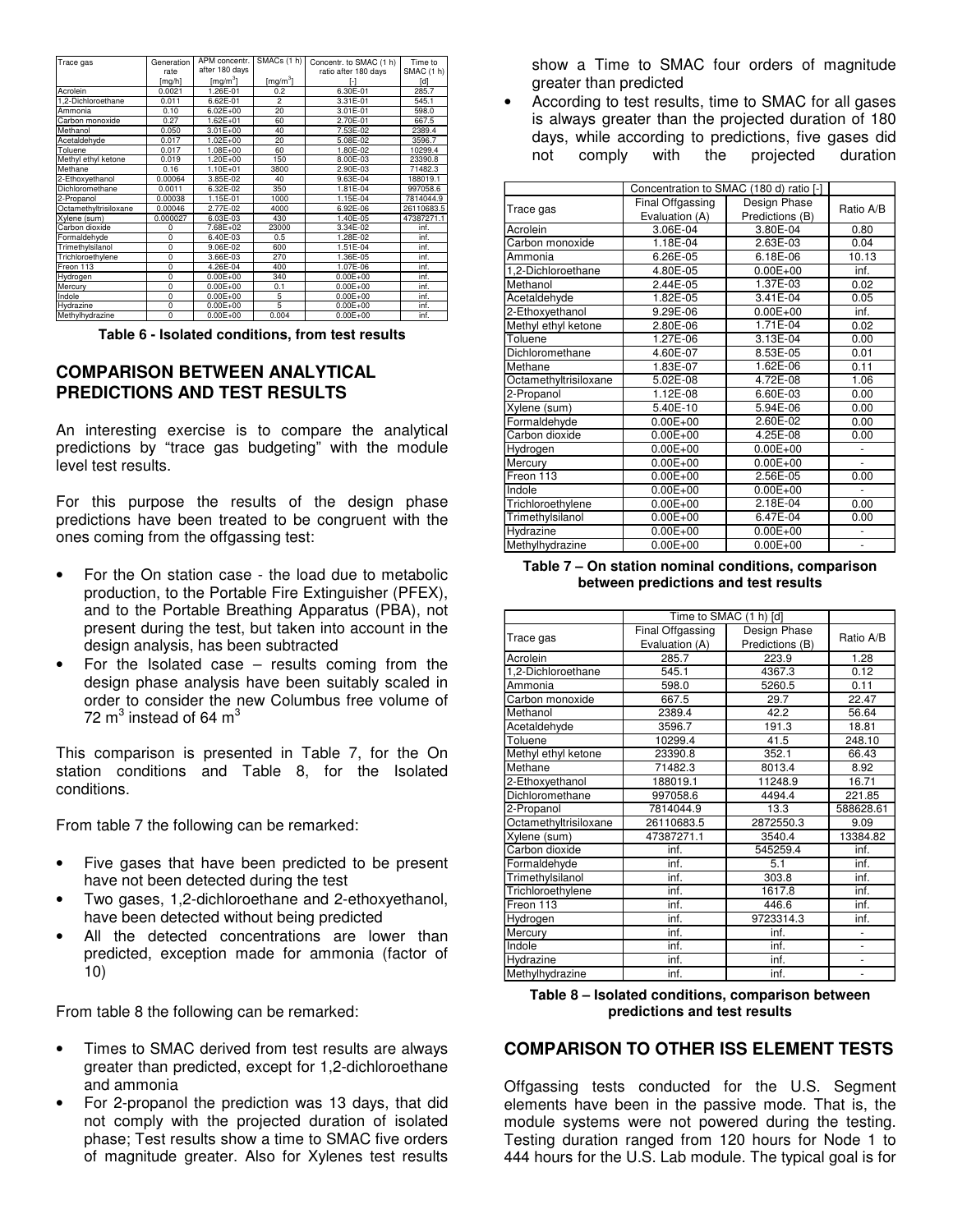the minimum passive testing duration to be approximately one-fifth the planned elapsed time between final hatch closure on the ground and first crew entry on orbit. This allows for the passive offgassing test results to prove more precise prediction of cabin air quality at the time the crew enters the module for the first time. In the next planned *Columbus* offgassing test, the module will be passive and with payloads integrated. The test duration will be set according to the above mentioned guideline to ensure consistency. Table 9 provides a summary of the major U.S. Segment passive element-level offgassing test results.[6, 7, 8]

| <b>TRACE GAS</b>             | <b>GENERATION RATE (mg/h)</b> |          |                |  |
|------------------------------|-------------------------------|----------|----------------|--|
|                              | U.S. LAB                      | NODE 1   | <b>AIRLOCK</b> |  |
| Methanol                     | 1.07                          | 0.0396   | 0.0757         |  |
| Ethanol                      | 1.06                          | 0.8873   | 0.266          |  |
| 2-propanol                   | 1.08                          | 0.8276   | 0.237          |  |
| n-propanol                   | 0.15                          | 0.1377   | 0.0669         |  |
| 2-methyl-2-propanol          | 0                             | 0.0211   | 0              |  |
| n-butanol                    | 0.097                         | 0.1099   | 0.0298         |  |
| Ethanal                      | 0.04                          | 0.0366   | 0.00298        |  |
| 2-propenal                   | 0                             | 0.0001   |                |  |
| Propanal                     | Ō                             | 0.0278   | 0.0122         |  |
| 2-methyl-2-propenal          | 0                             | 0.0211   | 0              |  |
| <b>Butanal</b>               | 0                             | 0.2095   | 0              |  |
| Pentanal                     | 0                             | 0.0079   | 0              |  |
| Hexanal                      | 0                             | 0.0079   | 0              |  |
| Heptanal                     | 0                             | 0.0079   | $\Omega$       |  |
| Methylbenzene                | 0.076                         | 0.0612   | 0.0238         |  |
| 1,2- & 1,3-dimethylbenzenes  | 0                             | 0.0553   | 0              |  |
| 1,4-dimethylbenzene          | 0                             | 0.0211   | 0              |  |
| Ethylbenzene                 | 0                             | 0.0211   | $\overline{0}$ |  |
| Butyl acetate                | 0                             | 0.0079   | 0              |  |
| Dichloromethane              | 0.035                         | 0.1163   | 0              |  |
| Tetrachloroethene            | 0.038                         | 0        | 0              |  |
| Trichlorofluoromethane       | 0                             | 0.0211   | 0              |  |
| Trichlorotrifluoroethane     | 0.5                           | 0.0702   | 0.0147         |  |
| 2-propanone                  | 0.42                          | 0.2178   | 0.0499         |  |
| 2-butanone                   | 0.14                          | 0.1101   | 0.016          |  |
| Cyclohexanone                | 0.03                          | 0.0367   | 0.0189         |  |
| Hexamethylcyclotrisiloxane   | 0.69                          | 0.0211   | 0.208          |  |
| Octamethylcyclotetrasiloxane | 0.22                          | 0.15     | 0.0258         |  |
| Decamethylcyclopentasiloxane | 0.07                          | 0        |                |  |
| Trimethylsilanol             | 0.93                          | 0        | 0.149          |  |
| Carbon Monoxide              | 0                             | 0        | 0              |  |
| 1,2-dichloroethane           | 0.01                          | $\Omega$ | $\Omega$       |  |

| Table 9 - Results from ISS U.S. Segment Passive |                         |  |
|-------------------------------------------------|-------------------------|--|
|                                                 | <b>Offgassing Tests</b> |  |

In comparison, results from the *Columbus* module active testing indicates offgassing rates that are comparable to those observed during passive testing of other U.S. Segment modules. Overall, the *Columbus* module testing results most closely resembles those obtained during testing of Node 1.

These are very encouraging results because temperature and equipment age can significantly affect offgassing rate. The active testing condition can induce elevated temperature that can contribute up to 10 times greater offgassing rates compared to equipment at 20 ºC.[9] Equipment age can also result in significant offgassing rate reduction. The offgassing rate for equipment aged 50 days has been reported to decrease by >90%.[10] Taking these effects into account, the *Columbus* module equipment offgassing load can be

expected to be lower when launched and activated on orbit. A more direct comparison will be possible once the final passive offgassing test is conducted on the *Columbus* module.

## **CONCLUSION**

Conclusions from the *Columbus* module active offgassing test are the following:

- 1. The offgassing load from the *Columbus* module is expected to be well within the capabilities of the ISS's active cabin air quality control equipment.
- 2. *Columbus* module active offgassing test results are comparable to those observed from passive tests of other U.S. Segment modules, particularly Node 1.
- 3. Conducting the final passive offgassing test as close to the *Columbus* module's launch is necessary to most accurately predict the trace gas concentrations at the time the crew enters for the first time.

## **ACKNOWLEDGMENTS**

Chemical analyses have been performed by Dr. Christian Zorn and Thomas Fangmeyer, Bremer UmweltiInstitut, and by Dr. Joachim Kosack, EADS Space Transportation.

We gratefully acknowledge Dr. Thomas Rohr, European Space Agency, for the support provided in defining the offgassing test conditions.

## **REFERENCES**

- 1. COL-ESA-RQ-001, Columbus System Requirements Document (CSRD)
- 2. ESA-PSS-03-401, Atmosphere Quality Standards in Manned Space Vehicles
- 3. SAE paper 891513, Leban, M. I., Wagner, P. A., Space Station Freedom gaseous trace contaminant load model development
- 4. H-EV-1-12-CNES, Physiological Environment Human Factors Limitations
- 5. SSP 41000b, International Space Station Alpha System Specification
- 6. NASA ED62(134-98) Perry, J.L., International Space Station Node 1 Trace Contaminant Control Capability Assessment. November 2, 1998
- 7. NASA FD21(01-021) Perry, J.L., International Space Station Mission 5A Trace Contaminant Control Capability Assessment
- 8. NASA FD21(01-085) Perry, J.L., International Space Station Mission 7A Trace Contaminant Control Capability Assessment
- 9. Perry, J.L.: Trace Chemical Contaminant Generation Rates for Spacecraft Contamination Control System Design. NASA TM-108497. NASA MSFC, August 1995, p. 5
- 10. Olcott, T.M.: Development of a Sorber Trace Contaminant Control System Including Pre- and Post-Sorbers for a Catalytic Oxidizer. NASA CR-2027. NASA: May 1972, pp. 9-10